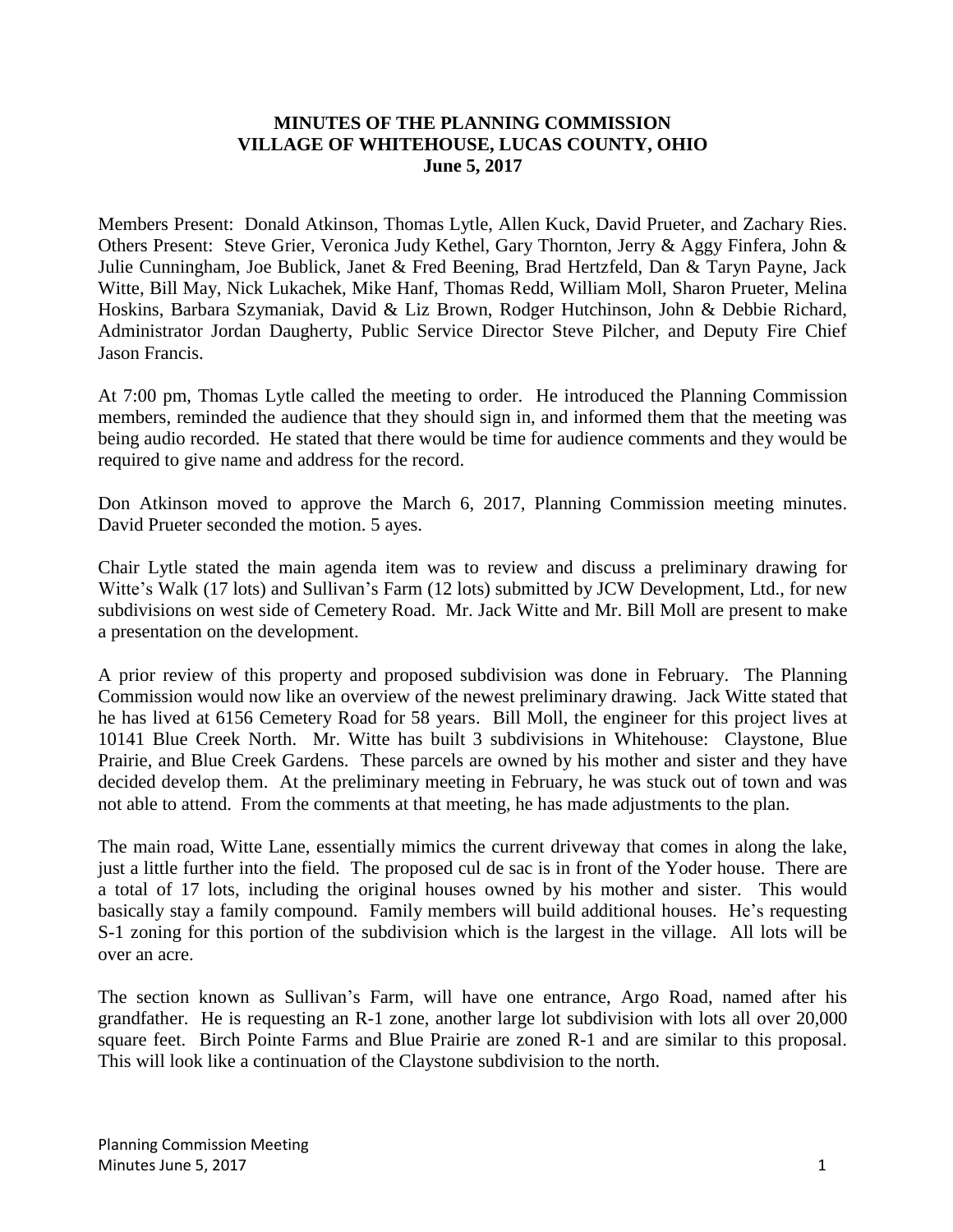The changes that have been made since the February submittal include: moving the street so it doesn't cross to the north of Disher ditch, with no connections over the creek. This should help with the cut-through traffic and the amount of traffic that will come out onto Cemetery Road. Also adjusted Argo Road so that it comes out on Cemetery Road a little closer to the bike trail. This places it coming out across from a long driveway going in the woods.

Don Atkinson: How much reduction in traffic will be accomplished by not crossing the ditch? Mr. Witte: We originally projected this drawing as "what could happen". Janice Witte owns 30 acres on the north side of the ditch. R-2 matches the Whitehouse Valley subdivision. 30 lots would empty into it from the stub-street and Weckerly Road. Property that fronts Cemetery Road would also have an outlet onto Logan Street to the west (south of the ditch).

Inaudible – too much side discussion.

Mr. Witte stated that the land use plans have always shown a street from Cemetery Road to Logan Street, and that's what Argo Road would do, through the next 36 acres. He explained the map, ditch locations, streets, and projections that they had, but added that it could change.

Thomas Redd, 10240 Blue Ridge North: Does no one see that everyone is going to drive thru those neighborhoods and all that traffic is going to spill onto Cemetery Road?

Chair Tom Lytle: Preliminary plat is out in the public for review. You are showing 1/3 of the total acreage that you have. The issue is that how it is developed affects the density and traffic. Mr. Witte stated S-1 and R-1 districts right now, not asking for the future. Mr. Lytle: We've had other subdivisions, like Steeplechase, that showed all plats in the beginning, the overall plan, zoning was established, we know what it was going to look like and what zoning was requested.

Mr. Witte stated whoever develops this property in the future would have to come before PC and ask for the zoning. He currently has it as S-1, he annexed it all into the Village. He will more than likely will not be the one finishing it in the end.

Lytle: I understand that, but we have to have some plan. Witte: The land use plan has been discussed for years and years; it's always been planned as residential. Years ago, the administrator wanted to put industrial and commercial there, but the Wittes didn't want that.

Lytle: The Planning Commission and village support what you're doing, but it's how it's done is the concern.

Witte: I have 5 possible entrances into that subdivision. Discussion followed on how to connect or not connect to other streets and subdivisions.

Lytle: We want to see what will be further to the west on Argo, will it tie into the other cul de sac? Witte: No, that won't happen. If so, he'll put R-2, R-3, and R-4 off of Logan. Lytle: I'd like a connection to SR64. Could Witte buy a strip of land from Can Company to connect? Discussion followed concerning changing to R-2 to match up with Blue Creek Farms.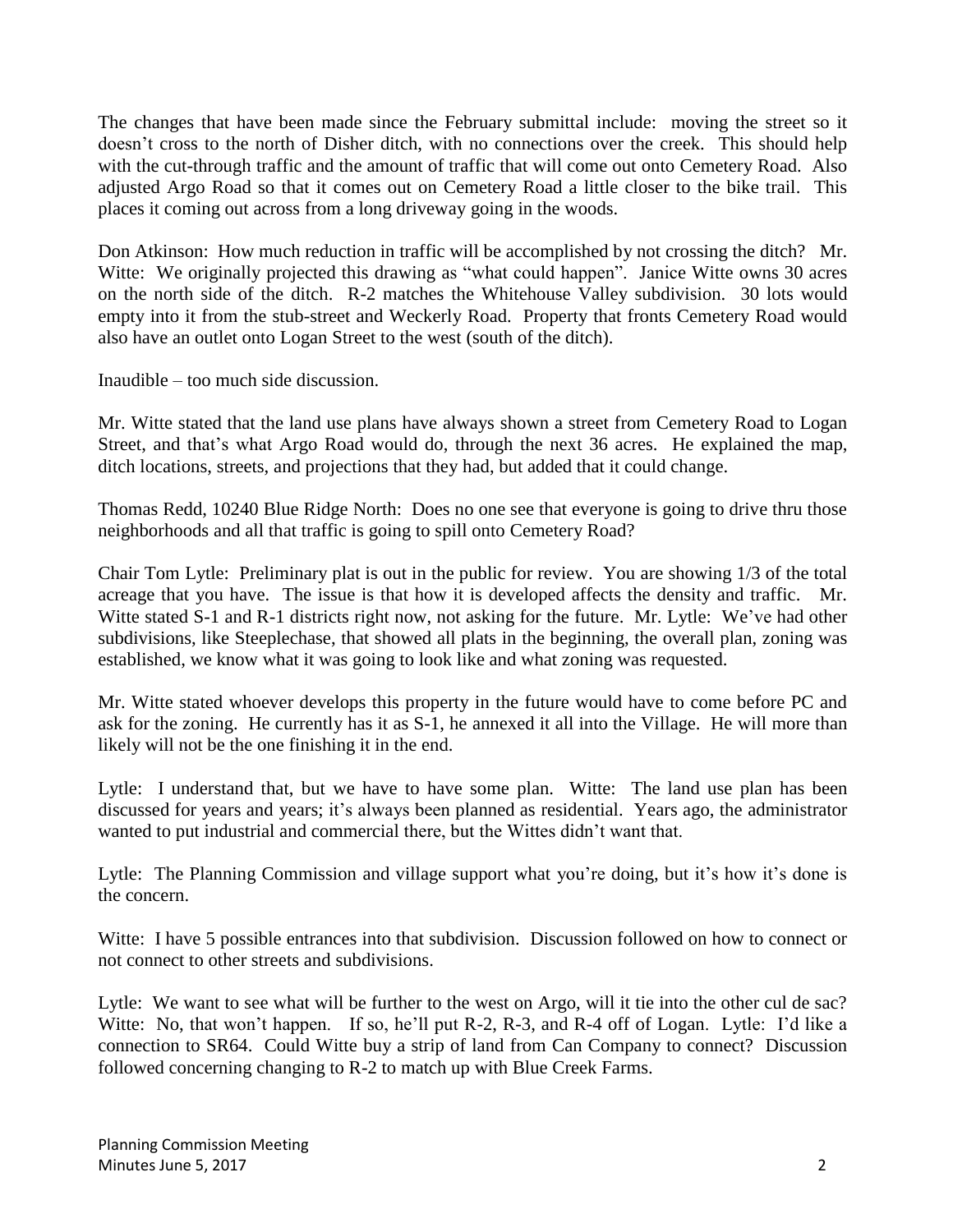Steve Grier, 10015 Rupp Road: Concerned with traffic on Rupp Road, from people cutting across to Finzel for easier access to 64, which already happens. How can you channel traffic away from Rupp Road in the future? Depending on Planning Commission to make the right decisions for the future. Doesn't have an issue this with these few houses, has a big issue with more houses in the future.

Janet Beening, 6325 Cemetery Road: Concerned with kids walking to school with more traffic. Mr. Witte: Stressed that sidewalks will be installed on Cemetery Road along with sanitary sewers and other improvements.

Allen Kuck: Stated he lives on N. Texas Street and even with the 40-50 homes in Birch Point, 40 in his subdivision, and 35 more coming in The Preserve, he does not have an issue with those feeding out onto N. Texas. The traffic is not bad and has not affected his lifestyle at all, they walk and ride bikes on the road.

Nick Lakachek, 6520 Cemetery Road: Thinks Jack Witte has done wonderful developments in Whitehouse, brought many people to town, and feels this will be a gorgeous neighborhood. What deemed the roundabout at Finzel? Wants to see this JCW development, but what is the Village going to do about the roads?

Mayor Atkinson: Planning Commission does not consider the construction of roadways. We won't entertain that question. Lakachek: Isn't that what we're here for, to plan the development of town? Atkinson: We don't know when ODOT schedules paving of the roads.

Brad Hertzfeld, 8765 Heller Road: Everything Witte does is top notch. He has stated that Argo will go all the way through, what's the hangup? Witte: The Village has rules about the lengths of streets and cul de sacs (600 feet long). He then mentioned that there are other long cul de sacs in the Village.

Witte: Has always deemed that Argo would go all the way through. The land use plan says Logan Street should go all the way to Cemetery. He doesn't know how it will get there right now, but has several ideas. It will have curves so that it's not a race track for kids to race through.

Zachary Ries: Is concerned that Mr. Witte doesn't want to discuss the future plans. Witte: How can we continue discussing something that might happen 20 years in the future?

David Prueter: Wants to see what's on the western side of Argo, has concerns with the density. Wants to see how many lots will be put back there. Right now Cemetery Road will have to take the burden.

Discussion followed as to what zoning district annexed property comes in as. Is it S-1 or A-1?

John Cunningham, 6333 Cemetery Road: He presented to Council back in April. He understands that the Witte, Sullivan and Yoder families don't want people driving by their homes. He has a problem with everyone going out Cemetery Road to get wherever they're going. Weckerly Road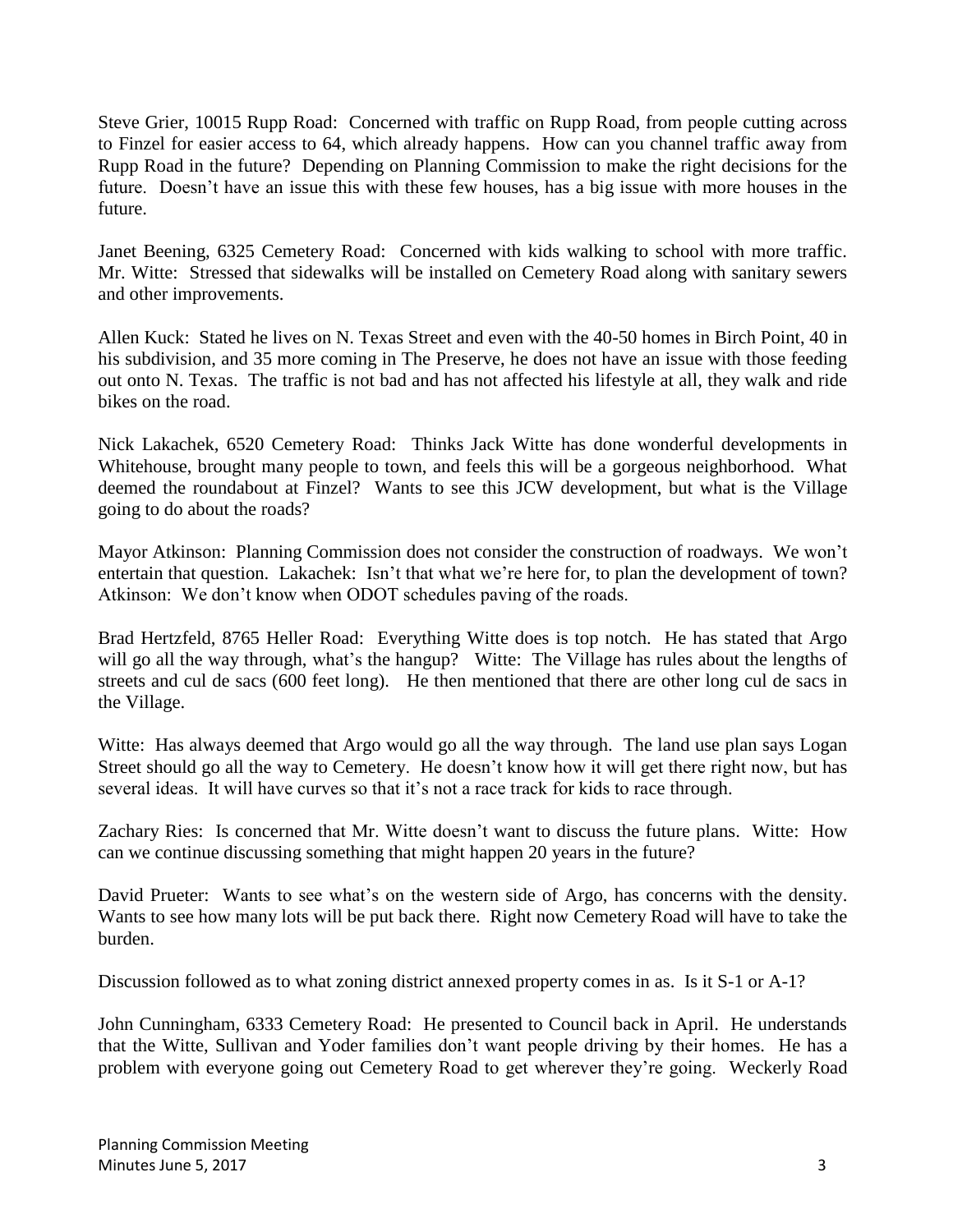would help alleviate some of the problems if an entrance went there. Need to find another way. Can variances be granted for the cul de sacs.

Unknown person: What phase would connect to Logan Street? Witte: It would be at the very end.

Joe Bublick, 10110 Bridle Court: We want the whole picture, your name is on the land now (inaudible)

Liz Brown, 6341 Cemetery Road: Just moved in 5 months ago, her driveway is across from Argo Road. Would like PC to make sure entire development is totally developed and looked at before approved because if Argo Road is the main road, they will never get out of their driveway. Much easier to make decisions ahead of time rather than trying to react afterwards and fix something later. Now is the time to think through and decide what's best. Feels entire subdivision needs to be drawn out with roads shown – put on hold until everything is decided.

Discussed whether a bridge should be over Logan Street or Argo Road. Why can't there be a connection to Weckerly?

Allen Kuck: What is the next plat/phase? Jack Witte: Another 12-14 lots along Argo, zoned R-1. Then road goes north, probably the next phase, would have 18-20 lots.

Gary Thrornton, 10261 Blue Ridge Drive N: We need a plan, we know it's going to be developed. What is the resident/population count right now in Whitehouse? Jordan Daugherty: Approximately 4,850. Thornton: Do you want to be a city? We love it here, but we have a lot to lose by approving a lot of developments and becoming a city.

Unknown: Explain the detention pond and how that would look. Jack Witte: It's engineered to drain the existing water runoff. Then detain for black top runoff for a certain amount of time. Lucas County has rules (inaudible).

Discussed flooding in the past, Disher Ditch needs to be cleared and cut out now. Edison poles are in the way, how are you going to drain and meter the water?

Bill Moll: We can deepen the ditch on the north side. No flood plain on that property.

Thomas Redd, 10240 Blue Ridge Drive N: Are you bringing dirt in to fill the field – 90% of time it's flooded after a rain. Tom Lytle: He will put in storm sewers. Jack Witte: I previously explained detaining and metering water.

Thomas Redd: Concerned with water near the bike trail – kids can fall off into deep water. Don Atkinson: We've pretty much discussed this in the past. Steve Pilcher can answer questions.

Thomas Redd: That's not a ditch on the south side of the bike trail – it's left from the old railroad. Shouldn't dump more water there. Don Atkinson: I think this will take care of the water issue. Steve Pilcher: This is a preliminary plan, if approved, we would work with our engineer, Mr. Moll,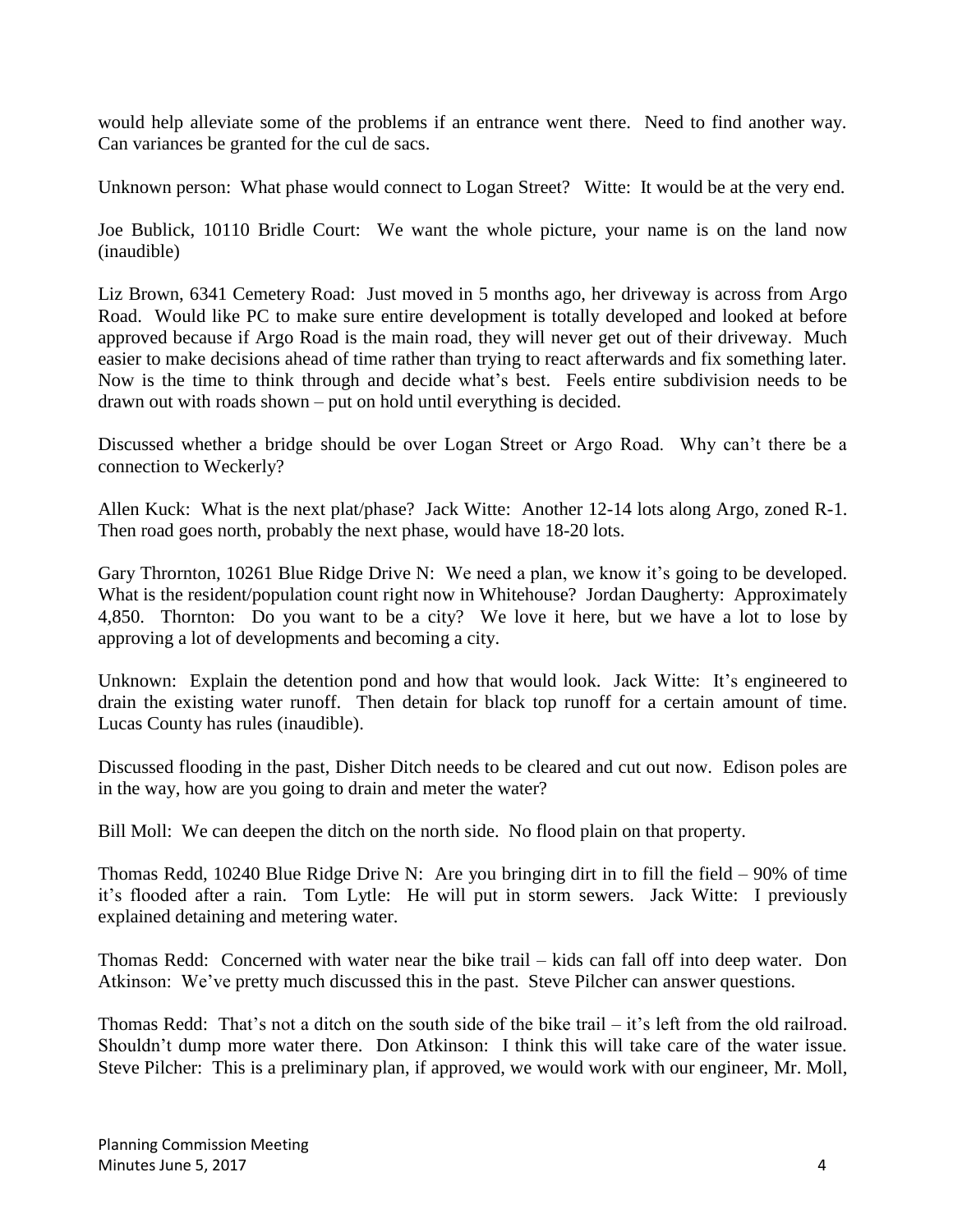and Jack Witte to make sure final plans will accommodate what they want to do. Preliminary might show dumping into old rail road ditch, but that might not happen in the final plans. EPA has to approve everything.

Mike Redd: If it does go under the bike path, how do you rectify with Toledo Edison? The ground cannot be altered, he's already asked TE. Thinks it should run it across the new property, not under the bike path.

Tom Lytle: They could do directional boring underneath which would not disturb bike trail.

Agnes Finfera: Is the pond across from their property a detention pond? Answer: Retention pond, not standing water. Finfera: Who will be responsible for maintenance of ponds? Jack Witte: They are common grounds taken care of by the residents with deed restrictions.

Mike Redd: How many water fountains? Jack Witte: None.

Jerry Finfera: Does maintaining mean allowing cattails to grow? What means maintaining, cutting grass, or cutting down trees and cattails? Jack Witte: They will be maintained in a proper way – Village has remedies for that. Much discussion on tall grass.

Mike Redd: Explain metered water. Jack Witte: Basically water can run through a pipe with a normal rain, big rain water spreads out in the pond, retains until it can get out of the small pipe – metered over a period of time. He can detain in multiple spots with smaller ponds. Jack Witte: It's the entryway, I want it to look nice with landscaping.

Mike Redd: Whitehouse is growing by leaps and bounds. Be proactive and do this right, disperse the traffic in the correct way.

Bill Moll: The drawing you're looking at, with all the lots, was given to the Village in a preliminary discussion. He did it to give Jack Witte a preliminary look at how many lots and to discuss lift station size. Tom Lytle: It was a public record and people asked for it. The Village had to give it to them. We are all concerned with what it will look like. Now they're only showing 1/3 of the entire area. Moll: They can appreciate the outlet situation, using every available way. Right now its S-1, if you want to see what it would look like, divided these large lots by 3. This would take it from 180 to about 60 lots, if no zoning changes were made with today's zoning rules.

Bill Moll: It would be in front of this group again and then council for a zoning change.

Tom Lytle: Would they be willing to end Argo Road in a cul de sac? Jack Witte: Yes if I still have access on Logan and Whitehouse Valley, no reason to run Argo all the way through. Divided land in half, with half going to Cemetery and half to the west. It would change the type of housing – off of Logan would not be R-1. Apartments all around it, with industrial to get to it.

Tom Lytle: Request for a traffic study has been commissioned for 64 and Cemetery Road. The contract has been let, but study has to take place in the fall because school has already been out for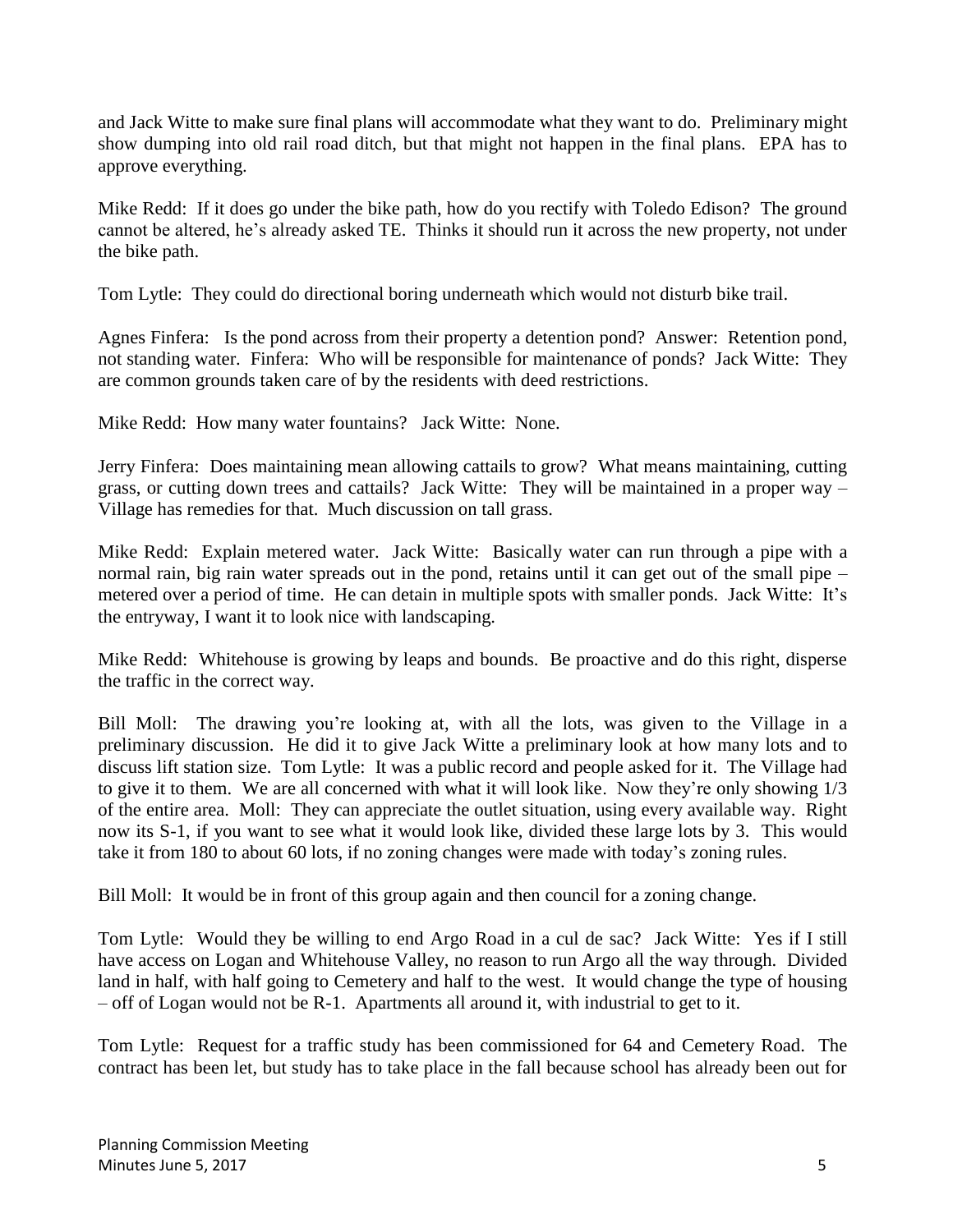the summer. He doesn't think Shayni or Logan are the right access. Again he personally feels there has to be a connection to somewhere. Logan goes downtown and Weckerly… doesn't solve anything. Talked through the density somewhat as far as zoning. Are you looking for a vote on this tonight for approval? Jack Witte: Yes, that was the goal. We have it in two different parcels, could break it down.

Don Atkinson: Explain the two parcels. Jack Witte: Witte's Walk is one and Sullivan's Farm is the second subdivision. Don Atkinson: Are you asking for a separate vote on each one? Witte: Yes, if you want to take one tonight.

Tom Lytle: Let's look at staff report for Witte's Walk. What's the feeling? Don Atkinson, Allen Kuck and Zachary Ries all agreed that they were in favor of approving that.

David Prueter: Is concerned with what they ultimately do with Argo Road. If we approve Witte's Walk, how do we connect or loop? If we approve this, we're basically locked in and what are we going to do with it?

Jack Witte: Doesn't want a connection from Witte's Walk to another street. Acre lots that have a rural, country free. Not an urban feel. A sense of privacy to that street. Houses will be  $$500,000 +$ on expensive lots. Sense of security without a through street.

Jack Witte: We can loop Argo, but not into Witte's Way.

Tom Lytle: Concerned with the long street, it's longer than zoning allows. Jack Witte: Showed Claystone subdivision, which is want he wants to do here. Discussed options. Doesn't want to go north of the ditch onto Shayni, because it would go to Whitehouse Valley, then to Weckerly. Discussed two ways to get to SR64 – by the fire station or through the Sullivan property to 64. Much discussion.

Jack Witte: I can sit here all night and agree, I'm not asking for Argo tonight. Only asking for 12 lots. He'll agree to not connect the two subdivisions, but that's not to say that if it gets sold and they want an entirely different thing. Let's run though bullet points for just Witte's Walk. Asking for S-1 zoning, 1 acre lots, that's what we want. High end housing, very low traffic with only 16 houses that would feed onto Cemetery Road.

Allen Kuck: Will it have any impact on the traffic study, if these lots are already on the books? Does it affect the result of the study knowing that the additional lots are on the books?

Inaudible discussion along Planning Commission members.

Don Atkinson moved to move forward with Witte's Walk and table Sullivan's Farm. David Prueter seconded the Motion. Motion passed 4-1 (Kuck).

Discussed, cul de sacing, can't determine what will happen in the future. This gives us a chance to work with Jack Witte for cul de sac location, will have a traffic study done this fall. Would need a